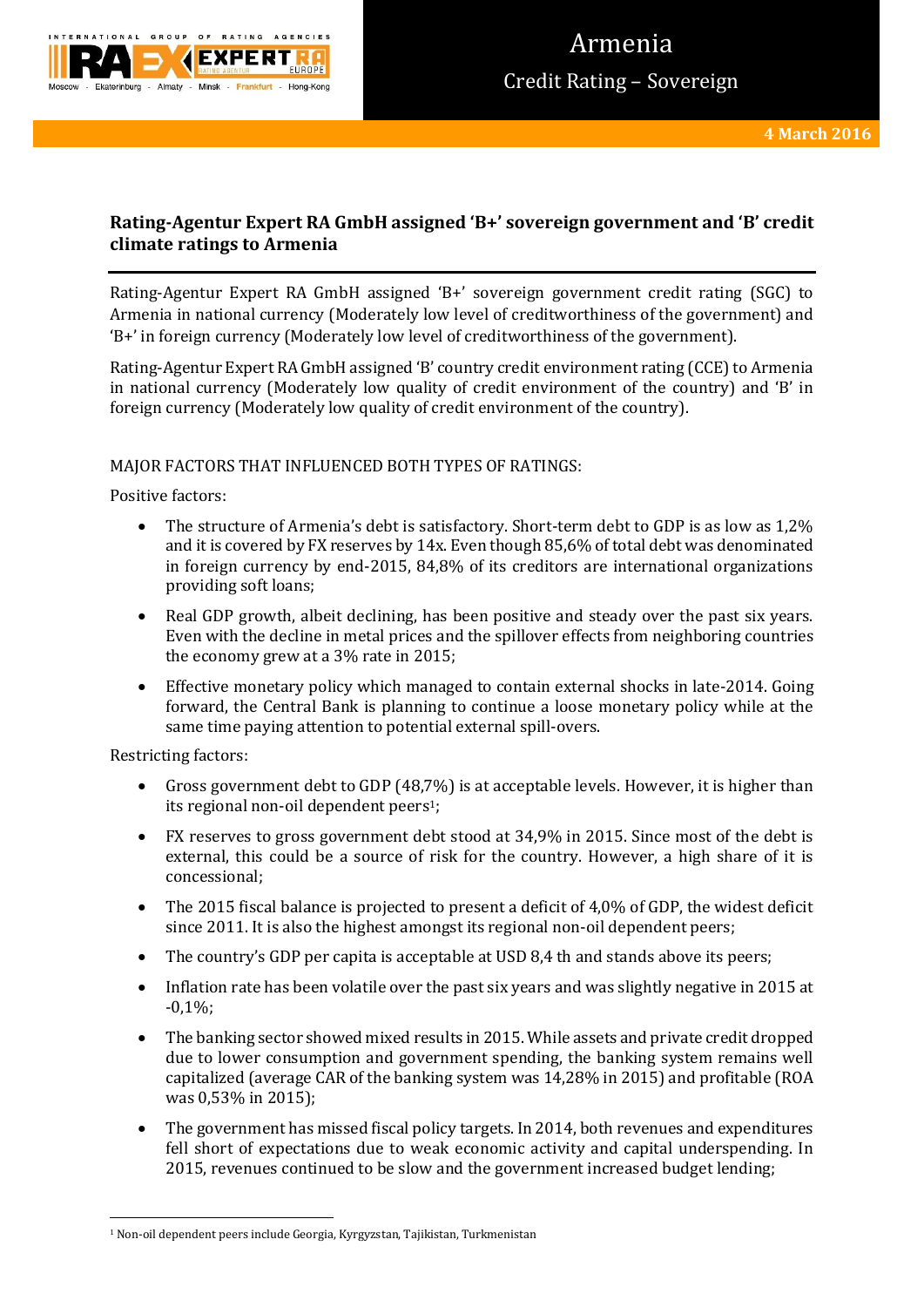

 Acceptable level of institutional development in the country. There are good conditions in the country for business, nonetheless corruption remains a drag for economic growth.

### Negative factors:

- Gross government debt to GDP and to budget revenues have been trending upwards for the past six years and presented a substantial increase from 2014 to 2015 (7p.p. and 36p.p. respectively) due to the slowdown of the economy causing lower revenues;
- The yield of 7,93% as compared to the original 7,15% coupon on the 10Y government bond indicates the high cost of financing for the government and the risk aversion of investors towards Armenia's debt;
- Unemployment was around 18,2% by June 2015 and, even though it has remained steady, it has been above 16% for the last six years;
- NPLs in the financial system have risen at worrisome levels in the last four years. In 2012 the percentage of NPLs to total loans was as low as 3,6%, at the end of 2015 it stood at 9,1%, where most of them were denominated in FX;
- Underdeveloped stock and bond markets. There are only 10 companies and 13 bonds listed on NASDAQ Armenia. The stock market capitalization equaled 2,0% of GDP as of December 2015;
- During 2013-2015 the level of national savings declined by 1,3p.p. reflecting lower investment and government funding potential in the economy;
- Armenia's economic competitiveness is low as measured by a foreign trade deficit of 16,7% in 2015 and the country's position in the global competitiveness ranking of the World Economic Forum (85<sup>th</sup> out of 144 countries).

Stress factors:

- High levels of financial dollarization in the economy. In 2015, loans and deposits in FX were equivalent to 65,7% and 69,6% of total loans and deposits respectively;
- Conflict with Azerbaijan for the Nagorno-Karabakh remains unresolved. Additionally, spill-overs from regional peers were reflected in the 2015 macroeconomic figures and could potentially harm the Armenian growth prospects further.

# ADDITIONAL FACTORS THAT INFLUENCED CCE RATINGS:

Negative factors:

 $\bullet$  High real interest rate at 16,1% in 2015.

Positive factors:

- Spread between the interest rate on loans and the interest rate on deposits was acceptable at 186b.p. in 2015;
- Debt load of the private sector is at moderate levels (94,6% of GDP in 2015).

### SENSITIVITY ASSESSMENT:

The following developments could lead to an upgrade:

- Stable and sustainable decline in the gross government debt to GDP and to budget revenues ratios;
- Reduction of the external exposure shown by a more balanced current account.

The following developments could lead to a downgrade:

- Continuous increase of the gross government debt to GDP ratio;
- Deterioration of regional economic conditions (especially in Russia) which would cause spillover effects and trigger internal imbalances;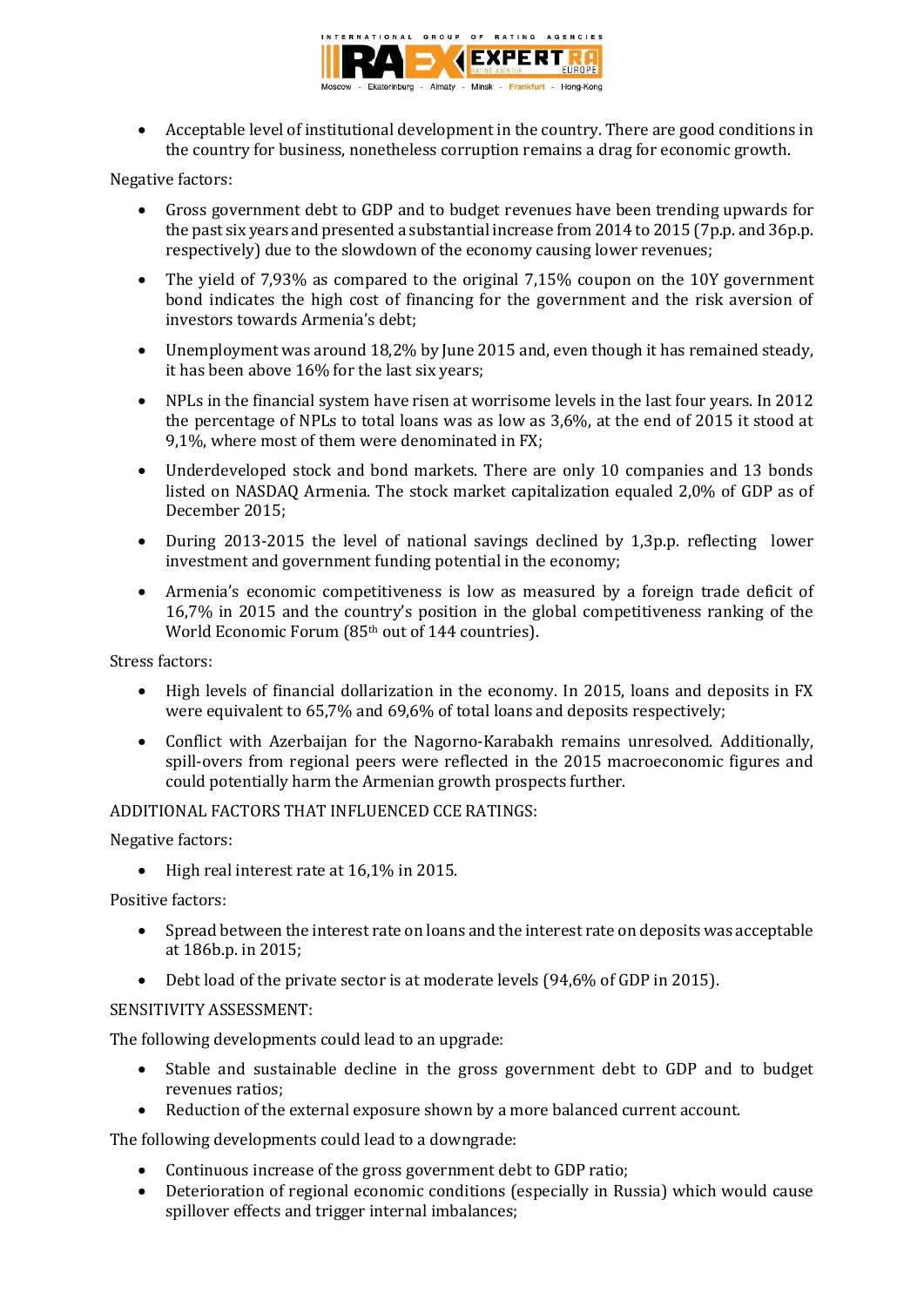

• Increase of NPLs in the financial system caused by further loan dollarization combined with exchange rate depreciation.

"Armenia's ratings were negatively influenced by the upward and accelerating trend of gross government debt, high levels of financial dollarization and the exposure of the economy to external imbalances. However, factors such as the favorable structure of the public debt regarding maturity and creditors, stable real GDP growth and the effective response of monetary policy tools to absorb external shocks, contributed positively to the country's creditworthiness." – Clarified Hector Alvarez, Expert of Rating-Agentur Expert RA GmbH

Responsible expert: Hector Alvarez, Expert of Rating-Agentur Expert RA GmbH Reviewer: Gustavo Angel, Expert of Rating-Agentur Expert RA GmbH

Research report on Armenia is available at: [http://raexpert.eu/reports/Research\\_report\\_Armenia\\_04.03.2016.pdf](http://raexpert.eu/reports/Research_report_Armenia_04.03.2016.pdf)

Next scheduled rating publication: 5 August 2016. The full sovereign rating calendar can be found at [http://raexpert.eu/sovereign.php#conf-tab-5.](http://raexpert.eu/sovereign.php#conf-tab-5)

For further information contact:

**Rating-Agentur Expert RA GmbH** Walter-Kolb-Strasse 9-11, 60594 Frankfurt am Main, Germany +49 (69) 3085-45-00 E-mail[: info@raexpert.eu](mailto:info@raexpert.eu) [www.raexpert.eu](http://raexpert.eu/)